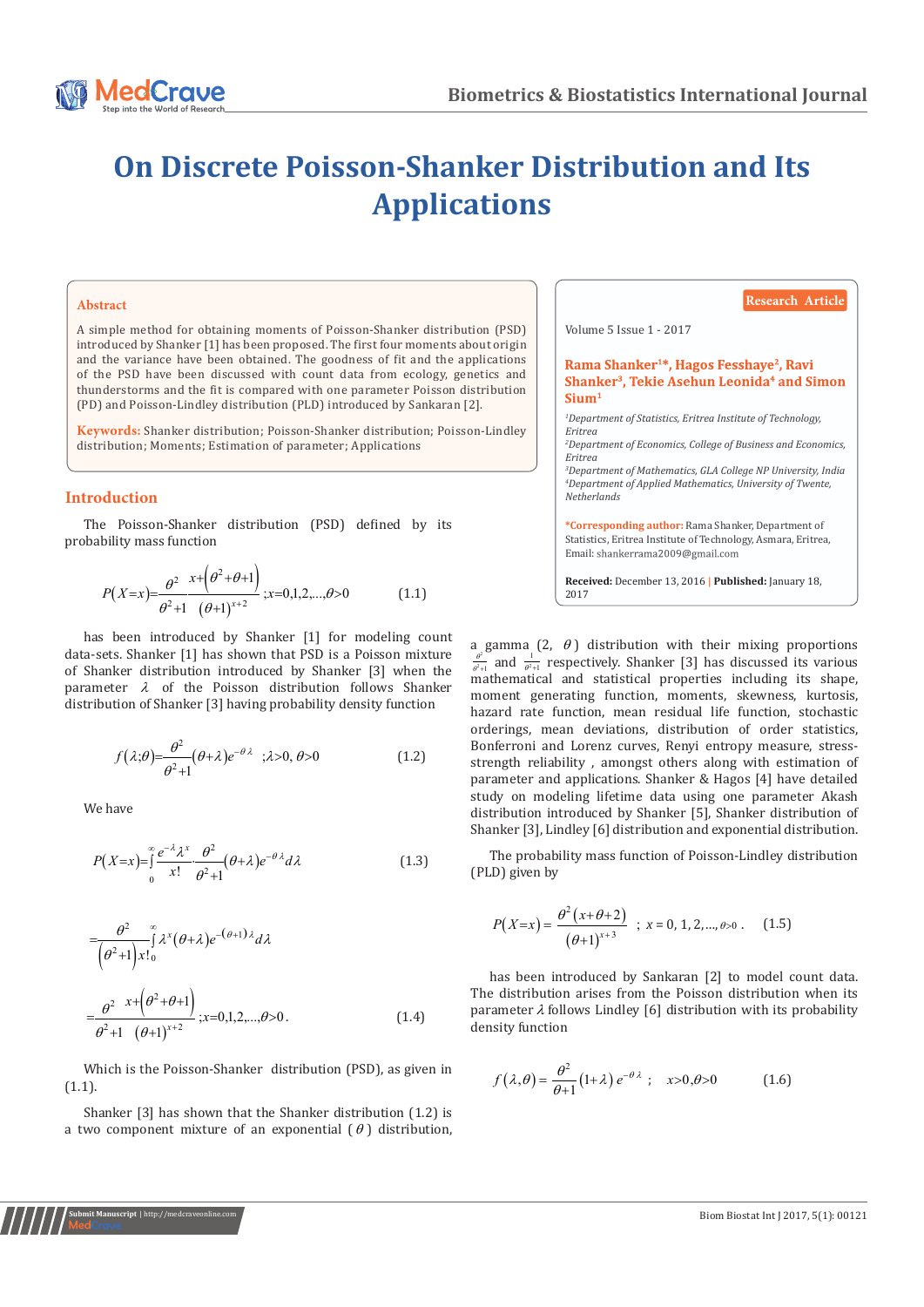Shanker et al. [7] have critical study on modeling of lifetime data using exponential and Lindley [6] distributions and observed that in some data sets Lindley distribution gives better fit than exponential distribution while in some data sets exponential distribution gives better fit than Lindley distribution. Shanker & Hagos [8] have detailed study on Poisson-Lindley distribution and its applications to model count data from biological sciences.

In this paper a simple method of finding moments of Poisson-Shanker distribution (PSD) introduced by Shanker [1] has been suggested and hence the first four moments about origin and the variance have been presented. It seems that not much work has been done on the applications of PSD so far. The PSD has been fitted to the some data sets relating to ecology, genetics and thunderstorms and the fit is compared with Poisson distribution (PD), and the Poisson-Lindley distribution (PLD). The goodness of fit of PSD shows satisfactory fit in majority of data sets.

#### **Moments**

Using  $(1.3)$  the  $r<sup>th</sup>$  moment about origin of PSD  $(1.1)$  can be obtained as

$$
\mu_r' = E\bigg[E\bigg(X^r|\lambda\bigg)\bigg] = \frac{\theta^2}{\theta^2 + 1} \int_{0}^{\infty} \left[\sum_{x=0}^{\infty} x^r \frac{e^{-\lambda} \lambda^x}{x!} \right] (\theta + \lambda) e^{-\theta \lambda} d\lambda \qquad (2.1)
$$

It is clear that the expression under the bracket in (2.1) is the  $r$ <sup>th</sup> moment about origin of the Poisson distribution. Taking  $r=1$ in (2.1) and using the first moment about origin of the Poisson distribution, the first moment about origin of the PSD (1.1) can be obtained as

$$
\mu_1' = \frac{\theta^2}{\theta^2 + 1} \int_{0}^{\infty} \lambda(\theta + \lambda) e^{-\theta \lambda} d\lambda = \frac{\theta^2 + 2}{\theta(\theta^2 + 1)}
$$

Again taking  $r=2$  in (2.1) and using the second moment about origin of the Poisson distribution, the second moment about origin of the PSD (1.1) can be obtained as

$$
\mu_2' = \frac{\theta^2}{\theta^2 + 1} \int_0^\infty (\lambda^2 + \lambda)(\theta + \lambda) e^{-\theta \lambda} d\lambda = \frac{\theta^3 + 2\theta^2 + 2\theta + 6}{\theta^2 (\theta^2 + 1)}
$$

Similarly, taking  $r=3$  and 4 in (2.1) and using the third and fourth moments about origin of the Poisson distribution, the third and the fourth moments about origin of the PSD (1.1) are obtained as

$$
\mu_3' = \frac{\theta^4 + 6\theta^3 + 8\theta^2 + 18\theta + 24}{\theta^3 \left(\theta^2 + 1\right)}
$$

$$
\mu_4' = \frac{\theta^5 + 14\theta^4 + 38\theta^3 + 66\theta^2 + 144\theta + 120}{\theta^4 \left(\theta^2 + 1\right)}
$$

The variance of Poisson-Shanker distribution can thus be obtained as

$$
\mu_2 = \sigma^2 = \frac{\theta^5 + \theta^4 + 3\theta^3 + 4\theta^2 + 2\theta + 2}{\theta^2 \left(\theta^2 + 1\right)^2}
$$

## **Estimation of Parameter**

**Maximum likelihood estimate (MLE) of the parameter**: Suppose  $(x_1, x_2, \ldots, x_n)$  is a random sample of size *n* from the PSD (1.1) and suppose  $f_x$  be the observed frequency in the sample corresponding to  $X=x$  ( $x=1,2,3,...,k$ ) such that  $\sum_{x=1}^{k} f_x = n$ , where *k x* = is the largest observed value having non-zero frequency. The likelihood function *L* of the PSD (1.1) is given by

$$
L = \left(\frac{\theta^2}{\theta^2 + 1}\right)^n \frac{1}{\left(\theta + 1\right) \sum_{x=1}^k f_x(x+2)^{x=1}} \prod_{y=1}^k \left[x + \left(\theta^2 + \theta + 1\right)\right]^{f_x}
$$

The log likelihood function is thus obtained as

$$
\log L = n \log \left( \frac{\theta^2}{\theta^2 + 1} \right) - \sum_{x=1}^k f_x(x+2) \log(\theta + 1) + \sum_{x=1}^k f_x \log \left[ x + \left( \theta^2 + \theta + 1 \right) \right]
$$

The first derivative of the log likelihood function is given by

$$
\frac{d \log L}{d\theta} = \frac{2n}{\theta(\theta^2+1)} - \frac{n(\overline{x}+2)}{\theta+1} + \sum_{x=1}^k \frac{(2\theta+1)f_x}{x+(\theta^2+\theta+1)}
$$

where  $\bar{x}$  is the sample mean.

The maximum likelihood estimate (MLE),  $\hat{\theta}$  of  $\theta$  of PSD (1.1) is the solution of the following non-linear equation

$$
\frac{2n}{\theta\left(\theta^2+1\right)}\frac{n(\overline{x}+2)}{\theta+1}+\sum_{x=1}^k\frac{(2\theta+1)f_x}{x+\left(\theta^2+\theta+1\right)}=0
$$

This non-linear equation can be solved by any numerical iteration methods such as Newton-Raphson method, Bisection method, Regula-Falsi method etc. In this paper, Newton-Raphson method has been used for estimating the parameter.

Shanker [1] has showed that the MLE of  $\theta$  of PSD (1.1) is consistent and asymptotically normal.

**Method of moment estimate (MOME) of the parameter**: Equating the population mean to the corresponding sample mean, the MOME  $\tilde{\theta}$  of  $\theta$  of PSD (1.1) is the solution of the following cubic equation

$$
\overline{x}\theta^3 - \theta^2 + \overline{x}\theta - 2 = 0
$$

where  $\bar{x}$  is the sample mean.

**Citation:** Shanker R, Fesshaye H, Shanker R, Leonida TA, Sium S (2017) On Discrete Poisson-Shanker Distribution and Its Applications. Biom Biostat Int J 5(1): 00121. DOI: [10.15406/bbij.2017.05.00121](http://dx.doi.org/10.15406/bbij.2017.05.00121)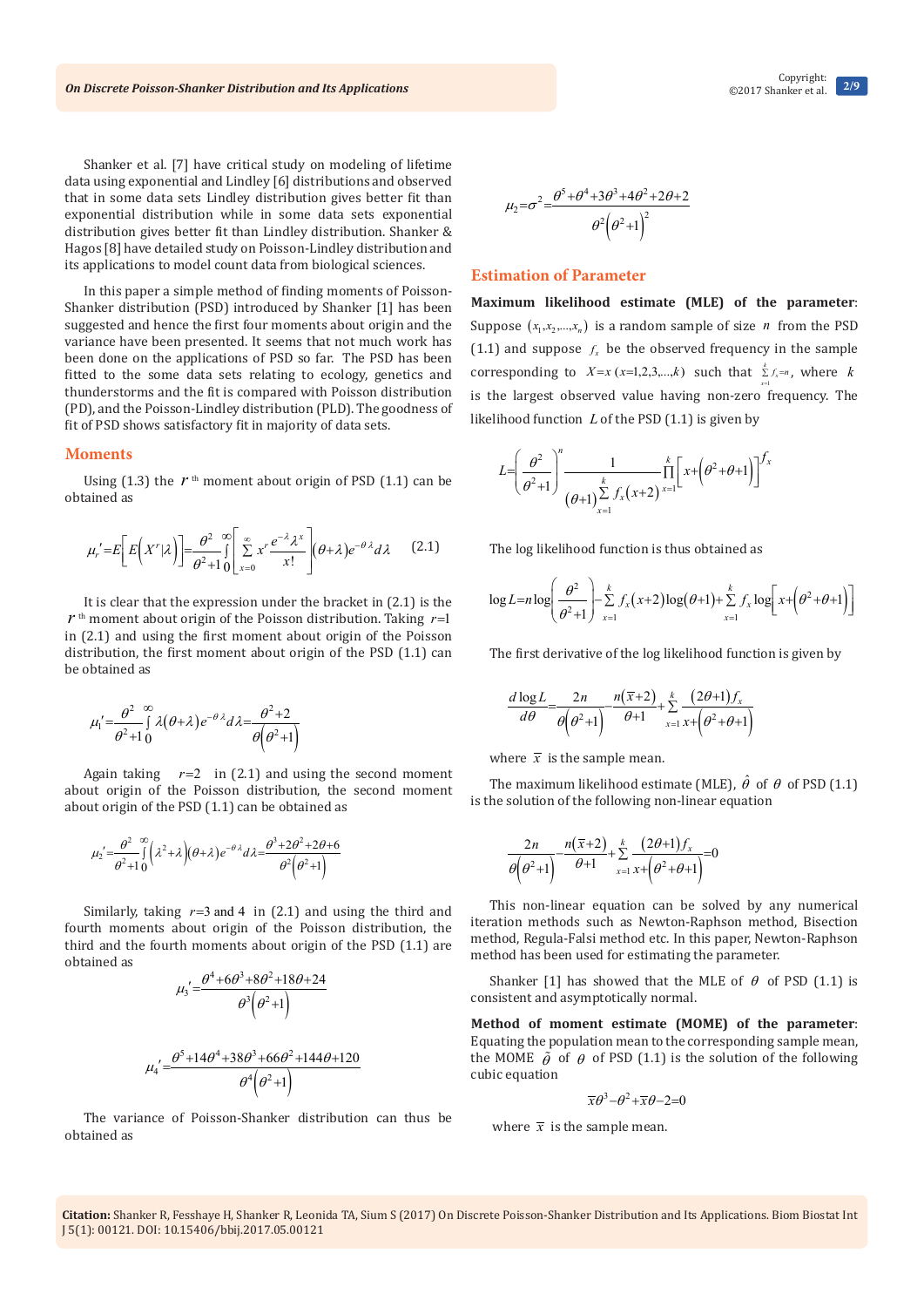# **Goodness of Fit and Applications**

Since the condition for the applications for Poisson distribution is the independence of events and equality of mean and variance, this condition is rarely satisfied completely in biological and medical science due to the fact that the occurrences of successive events are dependent. Further, the negative binomial distribution is a possible alternative to the Poisson distribution when successive events are possibly dependent, (see Johnson et al. [9]) but for fitting negative binomial distribution (NBD) to the count data, mean should be less than the variance (over-dispersion). In biological and medical sciences, these conditions are not fully satisfied. Generally, the count data in biological science and medical science are either over-dispersed or under-dispersed. The main reason for selecting PLD and PSD to fit data from biological science and thunderstorms are that these two distributions are always over-dispersed and PSD has some flexibility over PLD.

## **Count data from ecology and biological sciences**

In this section we fit Poisson distribution (PD), Poisson -Lindley distribution (PLD) and Poisson-Shanker distribution (PSD) to many count data from ecology and biological sciences using maximum likelihood estimate. The data were on haemocytometer yeast cell counts per square, on European red mites on apple leaves and European corn borers per plant. Recall that Shanker & Hagos [7] have fitted Poisson-Lindley distribution(PLD) to the same data sets.

It is obvious from above tables that in Table 1, PD gives better fit than PLD and PSD; in Table 2, PSD gives better fit than PD and PLD while in Table 3, PLD gives better fit than PD and PSD.

### **Count data from genetics**

In this section we fit PSD, PLD and PD using maximum likelihood estimate to count data relating to genetics. Recall that Shanker & Hagos [8] have fitted Poisson-Lindley distribution to the same data sets. The data set in Table 4 is available in Loeschke & Kohler [13], and Janardan & Schaeffer [14]. The data sets in Tables 5-7 are available in Catcheside et al. [15,16].

It is obvious from the fitting of PSD, PLD, and PD that both PSD and PLD gives much satisfactory fit than PD. Further, PSD gives much closer fit than both PLD and PD in almost all data sets.

## **Count data from thunderstorms**

In this section, we fit PSD, PLD and PD to count data from thunderstorms available in Falls et al. [17].

It is obvious from the fitting of PSD, PLD and PD to thunderstorms data that PLD gives better fit than both PSD and PD in Table 8, 9 and 11 while PSD gives better fit than both PLD and PD in Table 10.

**Table 1:** Observed and expected number of Haemocytometer yeast cell counts per square observed by Gosset [10].

| <b>Number of Yeast Cells</b><br>per Square | <b>Observed</b><br>Frequency | <b>Expected Frequency</b> |                           |                          |
|--------------------------------------------|------------------------------|---------------------------|---------------------------|--------------------------|
|                                            |                              | <b>PD</b>                 | <b>PLD</b>                | <b>PSD</b>               |
| $\boldsymbol{0}$                           | 213                          | 202.1                     | 234.0                     | 233.2                    |
| $\mathbf{1}$                               | 128                          | 138.0                     | 99.4                      | 99.6                     |
| $\overline{2}$                             | 37                           | 47.1                      | 40.5                      | 41.0                     |
| 3                                          | 18                           | 10.7                      | 16.0                      |                          |
| $\overline{4}$                             | 3                            | 1.8                       | 6.2                       | 16.3<br>6.7              |
| 5                                          | $\mathbf{1}$                 | 0.2                       | 2.4                       | 2.3                      |
| 6                                          | $\mathbf{0}$                 | 0.1                       | 1.5                       | 0.9                      |
| Total                                      | 400                          | 400.0                     | 400.0                     | 400.0                    |
| ML Estimate                                |                              | $\hat{\theta} = 0.6825$   | $\hat{\theta} = 1.950236$ | $\hat{\theta}$ =1.795126 |
| $\chi^2$                                   |                              | 10.08                     | 11.04                     | 12.25                    |
| d.f.                                       |                              | $\overline{2}$            | $\overline{2}$            | $\overline{2}$           |
| p-value                                    |                              | 0.0065                    | 0.0040                    | 0.0023                   |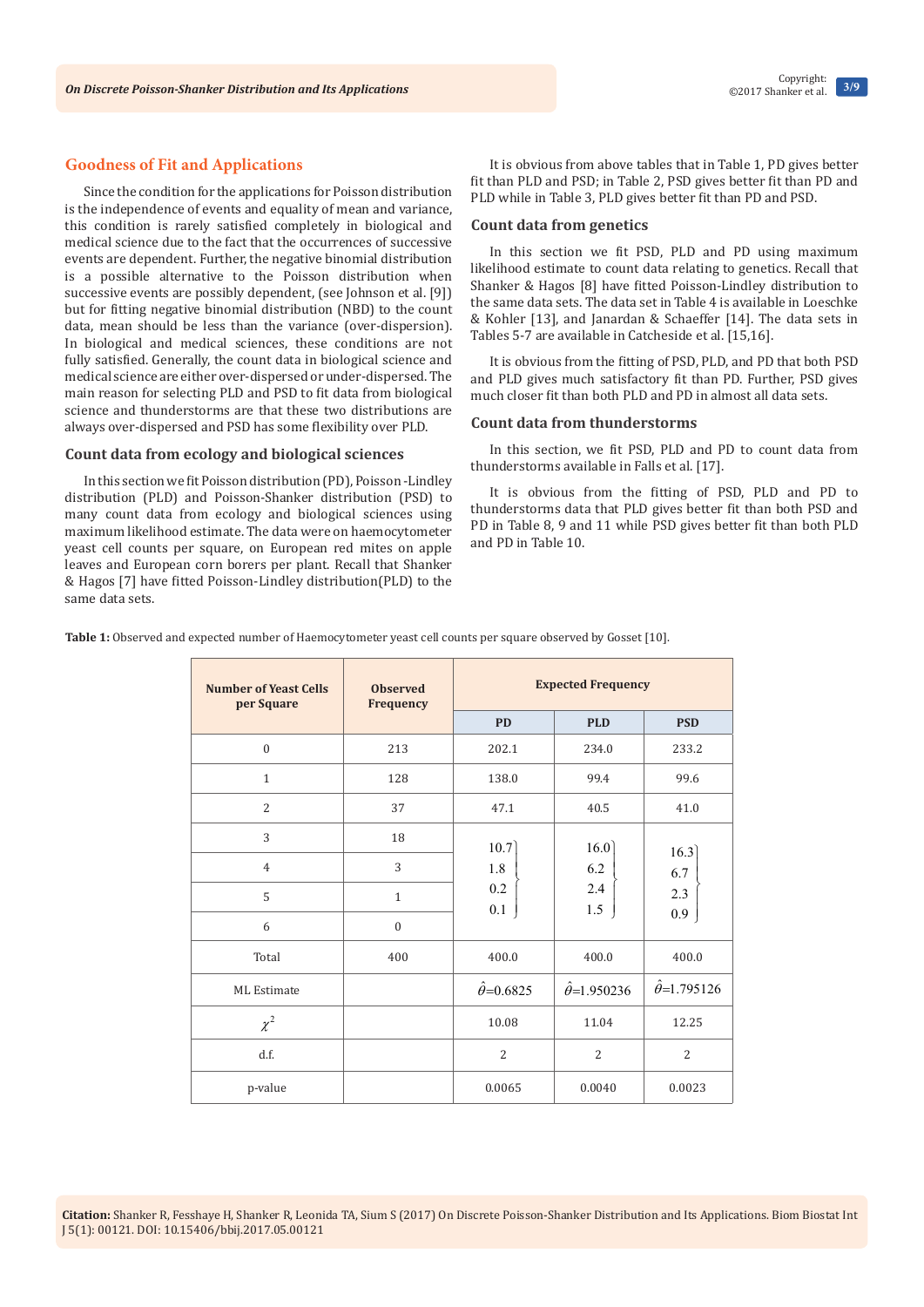| <b>Number</b>      | <b>Observed</b><br>mites per |                       | <b>Expected Frequency</b> |                          |                |  |
|--------------------|------------------------------|-----------------------|---------------------------|--------------------------|----------------|--|
| Leaf               | Frequency                    | <b>PD</b>             | <b>PLD</b>                | <b>PSD</b>               |                |  |
| $\mathbf{0}$       | 38                           | 25.3                  | 35.8                      | 36.0                     |                |  |
| $\mathbf{1}$       | 17                           | 29.1                  | 20.7                      | 20.6                     |                |  |
| $\overline{2}$     | 10                           | 16.7                  | 11.4                      | 11.2                     |                |  |
| 3                  | 9                            | 6.4                   | 6.0                       | 6.0                      |                |  |
| $\overline{4}$     | 3                            | 1.8<br>0.4<br>0.2     | 3.1                       | 3.1                      |                |  |
| 5                  | $\overline{2}$               |                       | 0.1                       | 1.6                      | 1.6            |  |
| 6                  | $\mathbf{1}$                 |                       |                           | $0.8\,$<br>0.6           | $0.8\,$<br>0.7 |  |
| $7+$               | $\overline{0}$               |                       |                           |                          |                |  |
| Total              | 80                           | 80.0                  | 80.0                      | $80.0\,$                 |                |  |
| <b>ML</b> Estimate |                              | $\hat{\theta} = 1.15$ | $\hat{\theta}$ =1.255891  | $\hat{\theta}$ =1.219731 |                |  |
| $\chi^2$           |                              | 18.27                 | 2.47                      | 2.37                     |                |  |
| d.f.               |                              | $\overline{2}$        | 3                         | 3                        |                |  |
| p-value            |                              | 0.0001                | 0.4807                    | 0.4992                   |                |  |

**Table 2:** Observed and expected number of red mites on Apple leaves, available in Fisher et al. [11].

**Table 3:** Observed and expected number of European corn- borer of Mc Guire et al. [12].

| Number of<br>bores per | <b>Observed</b>  | <b>Expected Frequency</b> |                           |                          |  |
|------------------------|------------------|---------------------------|---------------------------|--------------------------|--|
| <b>Plant</b>           | <b>Frequency</b> | <b>PD</b>                 | <b>PLD</b>                | <b>PSD</b>               |  |
| $\theta$               | 188              | 169.4                     | 194.0                     | 195.0                    |  |
| $\mathbf{1}$           | 83               | 109.8                     | 79.5                      | 78.4                     |  |
| $\overline{2}$         | 36               | 35.6                      | 31.3                      | 31.0                     |  |
| 3                      | 14               | 7.8                       | 12.0                      | 12.1                     |  |
| $\overline{4}$         | $\overline{2}$   | 1.2                       | 4.5                       | 4.6                      |  |
| 5                      | $\mathbf{1}$     | 0.2                       | 2.7                       | 2.9                      |  |
| Total                  | 324              | 324.0                     | 324.0                     | 324.0                    |  |
| <b>ML</b> Estimate     |                  | $\hat{\theta} = 0.648148$ | $\hat{\theta} = 2.043252$ | $\hat{\theta}$ =1.879553 |  |
| $\chi^2$               |                  | 15.19                     | 1.29                      | 1.67                     |  |
| d.f.                   |                  | $\overline{2}$            | $\overline{2}$            | $\overline{2}$           |  |
| p-value                |                  | 0.0005                    | 0.5247                    | 0.4338                   |  |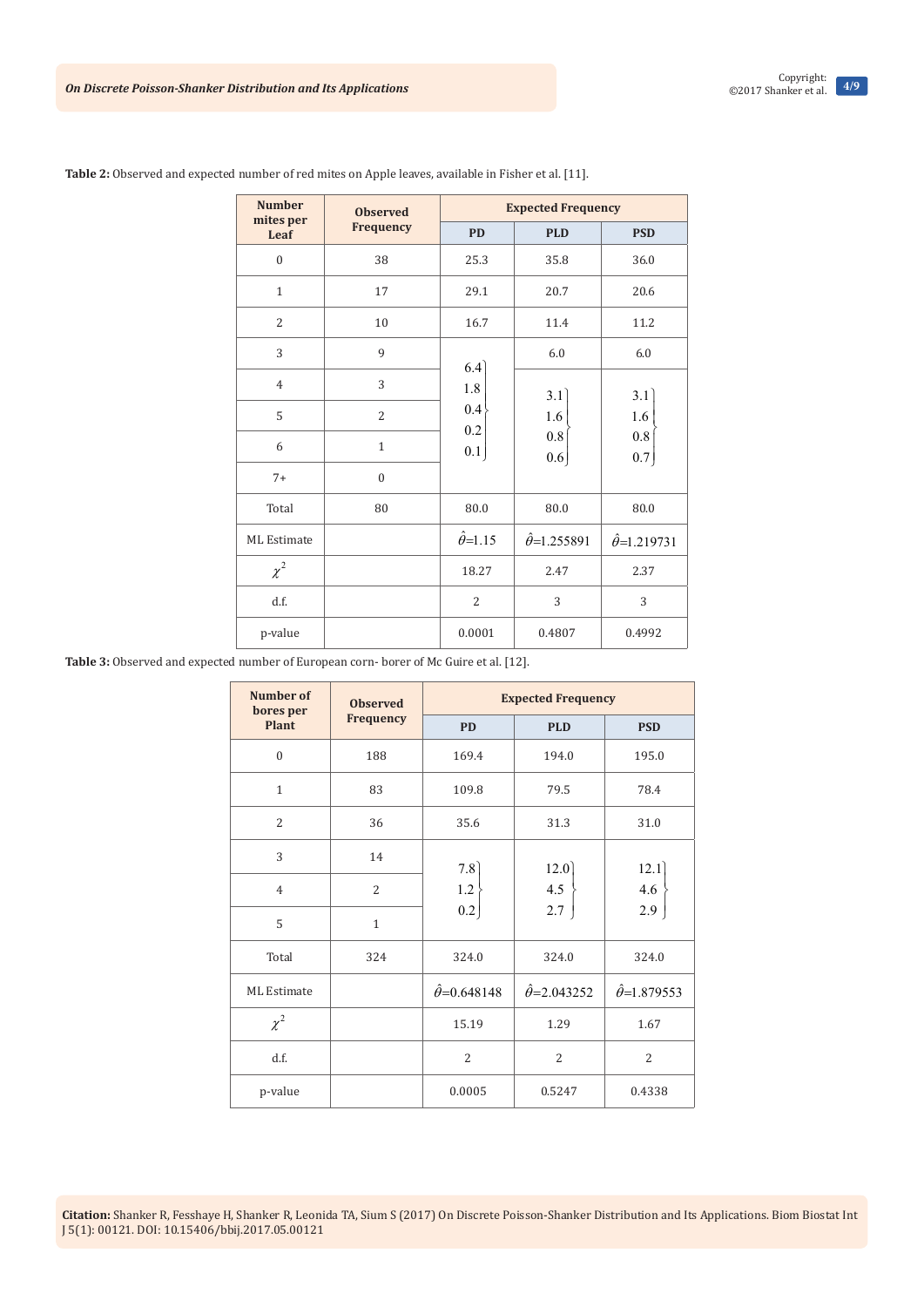| <b>Number of</b>   | <b>Observed</b> |                         | <b>Expected Frequency</b> |                           |
|--------------------|-----------------|-------------------------|---------------------------|---------------------------|
| <b>Aberrations</b> | Frequency       | <b>PD</b>               | <b>PLD</b>                | <b>PSD</b>                |
| $\mathbf{0}$       | 268             | 231.3                   | 257.0                     | 258.3                     |
| $\mathbf{1}$       | 87              | 126.7                   | 93.4                      | 92.1                      |
| $\overline{2}$     | 26              | 34.7                    | 32.8                      | 32.4                      |
| 3                  | 9               |                         | 11.2                      | 11.3                      |
| $\overline{4}$     | $\overline{4}$  | 6.3<br>0.8<br>0.1       |                           |                           |
| 5                  | $\overline{2}$  |                         | 3.8<br>1.2                | 3.9<br>1.3                |
| 6                  | $\mathbf{1}$    | 0.1<br>0.1              | 0.4                       | 0.5                       |
| $7+$               | 3               |                         | 0.2                       | 1.5                       |
| Total              | 400             | 400.0                   | 400.0                     | 400.0                     |
| <b>ML</b> Estimate |                 | $\hat{\theta} = 0.5475$ | $\hat{\theta} = 2.380442$ | $\hat{\theta} = 2.162674$ |
| $\chi^2$           |                 | 38.21                   | 6.21                      | 3.45                      |
| d.f.               |                 | $\overline{2}$          | 3                         | 3                         |
| p-value            |                 | 0.0000                  | 0.1018                    | 0.3273                    |

**Table 4:** Distribution of number of Chromatid aberrations (0.2 g chinon 1, 24 hours).

Table 5: Mammalian cytogenetic dosimetry lesions in rabbit lymphoblast induced by streptonigrin (NSC-45383), Exposure-60  $\mu$ g kg.

| <b>Observed</b>                |                | <b>Expected Frequency</b> |                           |                           |  |
|--------------------------------|----------------|---------------------------|---------------------------|---------------------------|--|
| Class/Exposure ( $\mu g$  kg ) | Frequency      | <b>PD</b>                 | <b>PLD</b>                | <b>PSD</b>                |  |
| $\mathbf{0}$                   | 413            | 374.0                     | 405.7                     | 407.1                     |  |
| $\mathbf{1}$                   | 124            | 177.4                     | 133.6                     | 131.9                     |  |
| $\overline{2}$                 | 42             | 42.1                      | 42.6                      | 42.3                      |  |
| 3                              | 15             | 6.6                       | 13.3                      | 13.5                      |  |
| $\overline{4}$                 | 5              | $0.8\,$                   | 4.3                       | 4.3                       |  |
| 5                              | $\mathbf{0}$   | 0.1<br>0.0                | 1.3                       | 1.3                       |  |
| 6                              | $\overline{2}$ |                           | 0.6                       | 0.6                       |  |
| Total                          | 601            | 601.0                     | 601.0                     | 601.0                     |  |
| <b>ML</b> Estimate             |                | $\hat{\theta} = 0.47421$  | $\hat{\theta} = 2.685373$ | $\hat{\theta} = 2.419447$ |  |
| $\chi^2$                       |                | 48.17                     | 1.34                      | 0.82                      |  |
| d.f.                           |                | $\overline{2}$            | 3                         | 3                         |  |
| p-value                        |                | 0.0000                    | 0.7196                    | 0.8446                    |  |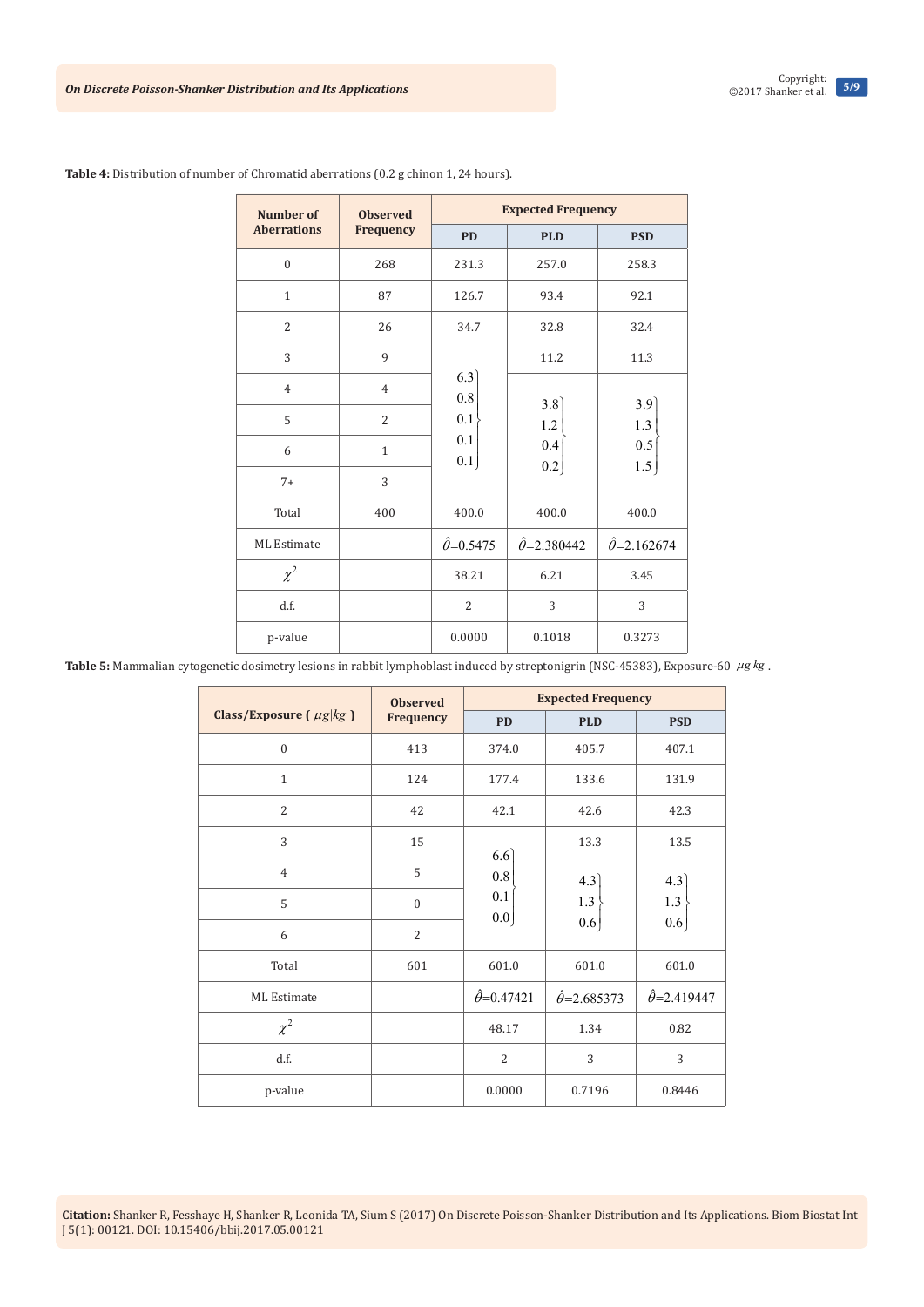| <b>Observed</b>             |                | <b>Expected Frequency</b> |                          |                           |
|-----------------------------|----------------|---------------------------|--------------------------|---------------------------|
| Class/Exposure $(\mu g kg)$ | Frequency      | <b>PD</b>                 | <b>PLD</b>               | <b>PSD</b>                |
| $\mathbf{0}$                | 200            | 172.5                     | 191.8                    | 192.7                     |
| $\mathbf{1}$                | 57             | 95.4                      | 70.3                     | 69.4                      |
| $\overline{2}$              | 30             | 26.4                      | 24.9                     | 24.6                      |
| 3                           | $\overline{7}$ | 4.9                       | 8.6                      | 8.7                       |
| $\overline{4}$              | $\overline{4}$ | 0.7                       | 2.9                      | $3.0$                     |
| 5                           | $\mathbf{0}$   | $0.1\,$<br>0.0            | $1.0\,$<br>0.5           | 1.0<br>0.6                |
| 6                           | $\overline{2}$ |                           |                          |                           |
| Total                       | 300            | 300.0                     | 300.0                    | 300.0                     |
| <b>ML</b> Estimate          |                | $\hat{\theta}$ =0.55333   | $\hat{\theta}$ =2.353339 | $\hat{\theta} = 2.138048$ |
| $\chi^2$                    |                | 29.68                     | 3.91                     | 3.66                      |
| d.f.                        |                | $\overline{2}$            | $\overline{2}$           | 2                         |
| p-value                     |                | 0.0000                    | 0.1415                   | 0.1604                    |

Table 6: Mammalian cytogenetic dosimetry lesions in rabbit lymphoblast induced by streptonigrin (NSC-45383), Exposure-70  $\mu$ g kg.

Table 7: Mammalian cytogenetic dosimetry lesions in rabbit lymphoblast induced by streptonigrin (NSC-45383), Exposure -90  $\mu$ g kg.

| Class/Exposure $(\mu g kg)$ | <b>Observed</b> | <b>Expected Frequency</b> |                          |                          |  |
|-----------------------------|-----------------|---------------------------|--------------------------|--------------------------|--|
|                             | Frequency       | <b>PD</b>                 | <b>PLD</b>               | <b>PSD</b>               |  |
| $\boldsymbol{0}$            | 155             | 127.8                     | 158.3                    | 159.3                    |  |
| $\mathbf{1}$                | 83              | 109.0                     | 77.2                     | 76.3                     |  |
| $\overline{2}$              | 33              | 46.5                      | 35.9                     | 35.4                     |  |
| 3                           | 14              | 13.2                      | 16.1                     | 16.1                     |  |
| $\overline{4}$              | 11              | 2.8                       | 7.1                      | 7.2                      |  |
| 5                           | 3               | 0.5                       | 3.1                      | 3.2                      |  |
| 6                           | $\mathbf{1}$    | 0.2                       | 2.3                      | 2.5                      |  |
| Total                       | 300             | 300.0                     | 300.0                    | 300.0                    |  |
| ML Estimate                 |                 | $\hat{\theta} = 0.853333$ | $\hat{\theta}$ =1.617611 | $\hat{\theta}$ =1.520805 |  |
| $\chi^2$                    |                 | 24.97                     | 1.51                     | 1.48                     |  |
| d.f.                        |                 | $\overline{2}$            | 3                        | 3                        |  |
| p-value                     |                 | 0.0000                    | 0.6799                   | 0.6868                   |  |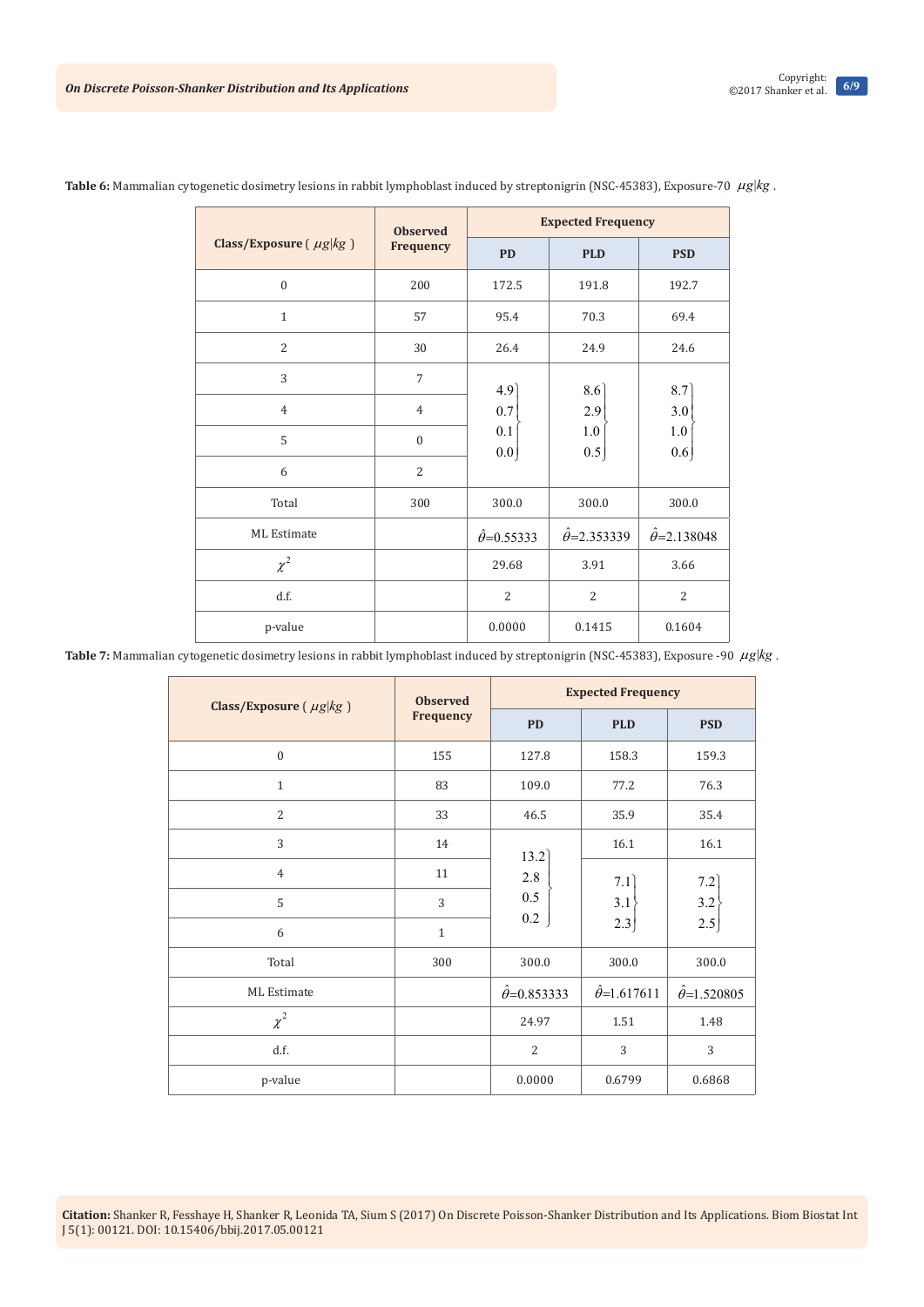| No. of               | <b>Observed</b> |                          | <b>Expected Frequency</b> |                          |
|----------------------|-----------------|--------------------------|---------------------------|--------------------------|
| <b>Thunderstorms</b> | Frequency       | <b>PD</b>                | <b>PLD</b>                | <b>PSD</b>               |
| $\mathbf{0}$         | 187             | 155.6                    | 185.3                     | 186.4                    |
| $\mathbf{1}$         | 77              | 117.0                    | 83.5                      | 82.3                     |
| $\overline{2}$       | 40              | 43.9                     | 35.9                      | 35.5                     |
| 3                    | 17              | 11.0                     | 15.0                      | 15.0                     |
| $\overline{4}$       | 6               | 2.1                      | 6.1                       | 6.3                      |
| 5                    | $\overline{2}$  | 0.3                      | 2.5                       | 2.6                      |
| 6                    | $\mathbf{1}$    | 0.1                      | $1.7\,$                   | $1.9\,$                  |
| Total                | 330             | 330.0                    | 330.0                     | 330.0                    |
| <b>ML</b> Estimate   |                 | $\hat{\theta}$ =0.751515 | $\hat{\theta} = 1.804268$ | $\hat{\theta}$ =1.679053 |
| $\chi^2$             |                 | 31.93                    | 1.43                      | 1.48                     |
| d.f.                 |                 | $\overline{2}$           | 3                         | 3                        |
| p-value              |                 | 0.0000                   | 0.6985                    | 0.6869                   |

**Table 8:** Observed and expected number of days that experienced X thunderstorms events at Cape Kennedy, Florida for the 11-year period of record for the month of June, January 1957 to December 1967, Falls et al. [17].

Table 9: Observed and expected number of days that experienced X thunderstorms events at Cape Kennedy, Florida for the 11-year period of record for the month of July, January 1957 to December 1967, Falls et al. [17].

| No. of               | <b>Observed</b> |                           | <b>Expected Frequency</b>                  |                          |
|----------------------|-----------------|---------------------------|--------------------------------------------|--------------------------|
| <b>Thunderstorms</b> | Frequency       | <b>PD</b>                 | <b>PLD</b>                                 | <b>PSD</b>               |
| $\mathbf{0}$         | 177             | 142.3                     | 177.7                                      | 178.7                    |
| $\mathbf{1}$         | 80              | 124.4                     | 88.0                                       | 86.9                     |
| $\overline{2}$       | 47              | 54.3                      | 41.5                                       | 41.0                     |
| 3                    | 26              | 15.8<br>$3.5$<br>0.7      | 18.9                                       | 18.9                     |
| $\overline{4}$       | 9               |                           | $\begin{bmatrix} 8.4 \\ 6.5 \end{bmatrix}$ | 8.6                      |
| 5                    | $\overline{2}$  |                           |                                            | 6.9                      |
| Total                | 341             | 341.0                     | 341.0                                      | 341.0                    |
| <b>ML</b> Estimate   |                 | $\hat{\theta} = 0.873900$ | $\hat{\theta}$ =1.583536                   | $\hat{\theta}$ =1.497274 |
| $\chi^2$             |                 | 39.74                     | 5.15                                       | 5.41                     |
| d.f.                 |                 | $\overline{2}$            | 3                                          | 3                        |
| p-value              |                 | 0.0000                    | 0.1611                                     | 0.1441                   |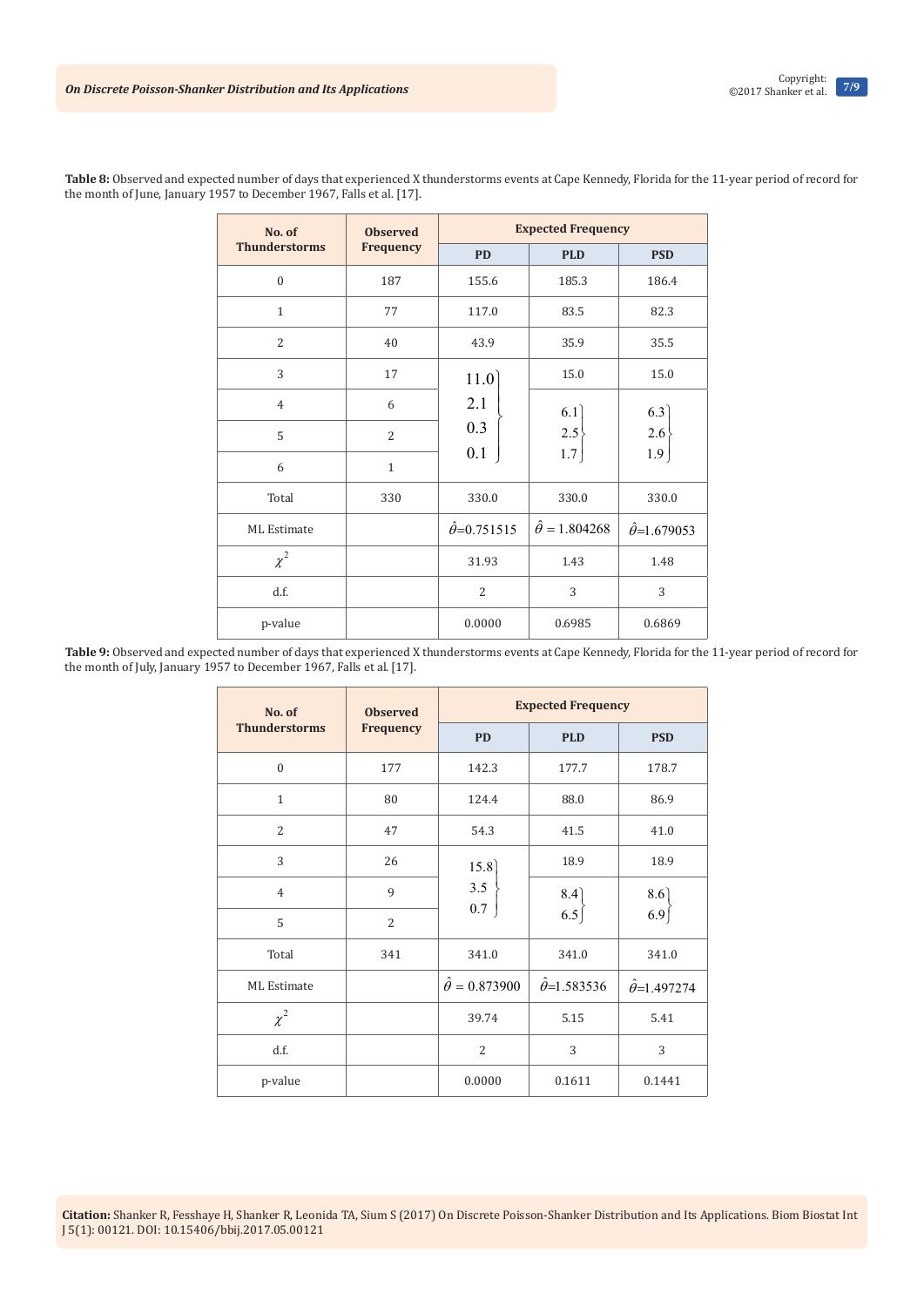| No. of               | <b>Observed</b>  | <b>Expected Frequency</b> |                           |                          |
|----------------------|------------------|---------------------------|---------------------------|--------------------------|
| <b>Thunderstorms</b> | <b>Frequency</b> | <b>PD</b>                 | <b>PLD</b>                | <b>PSD</b>               |
| $\mathbf{0}$         | 185              | 151.8                     | 184.8                     | 186.0                    |
| $\mathbf{1}$         | 89               | 122.9                     | 87.2                      | 86.1                     |
| $\overline{2}$       | 30               | 49.7                      | 39.3                      | 38.8                     |
| 3                    | 24               | 13.4                      | 17.1                      | 17.1                     |
| $\overline{4}$       | 10               | 2.7                       | 7.3                       | 7.4                      |
| 5                    | 3                | $0.5\,$                   | 5.3                       | 5.6                      |
| Total                | 341              | 341.0                     | 341.0                     | 341.0                    |
| ML estimate          |                  | $\hat{\theta} = 0.809384$ | $\hat{\theta} = 1.693425$ | $\hat{\theta}$ =1.586731 |
| $\chi^2$             |                  | 49.49                     | 5.03                      | 4.87                     |
| d.f.                 |                  | $\overline{2}$            | 3                         | 3                        |
| p-value              |                  | 0.0000                    | 0.1696                    | 0.1816                   |

**Table 10:** Observed and expected number of days that experienced X thunderstorms events at Cape Kennedy, Florida for the 11-year period of record for the month of August, January 1957 to December 1967, Falls et al. [17].

**Table 11:** Observed and expected number of days that experienced X thunderstorms events at Cape Kennedy, Florida for the 11-year period of record for the summer, January 1957 to December 1967, Falls et al. [17].

| No. of               | <b>Observed</b> |                          | <b>Expected Frequency</b> |                          |
|----------------------|-----------------|--------------------------|---------------------------|--------------------------|
| <b>Thunderstorms</b> | Frequency       | <b>PD</b>                | <b>PLD</b>                | <b>PSD</b>               |
| $\mathbf{0}$         | 549             | 547.5                    | 547.5                     | 550.8                    |
| $\mathbf{1}$         | 246             | 364.8                    | 259.0                     | 255.7                    |
| $\overline{2}$       | 117             | 148.2                    | 116.9                     | 115.5                    |
| 3                    | 67              | 40.1                     | 51.2                      | 51.1                     |
| $\overline{4}$       | 25              | 8.1<br>$1.3\,$<br>0.3    | 21.9                      | 22.3                     |
| 5                    | $\overline{7}$  |                          | 9.2                       | 9.6                      |
| 6                    | $\mathbf{1}$    |                          |                           | 6.3                      |
| Total                | 1012            | 1012.0                   | 1012.0                    | 1012.0                   |
| <b>ML</b> Estimate   |                 | $\hat{\theta}$ =0.812253 | $\hat{\theta}$ =1.688990  | $\hat{\theta}$ =1.582475 |
| $\chi^2$             |                 | 141.42                   | 9.60                      | 10.09                    |
| d.f.                 |                 | 3                        | $\overline{4}$            | $\overline{4}$           |
| p-value              |                 | 0.0000                   | 0.0477                    | 0.0389                   |